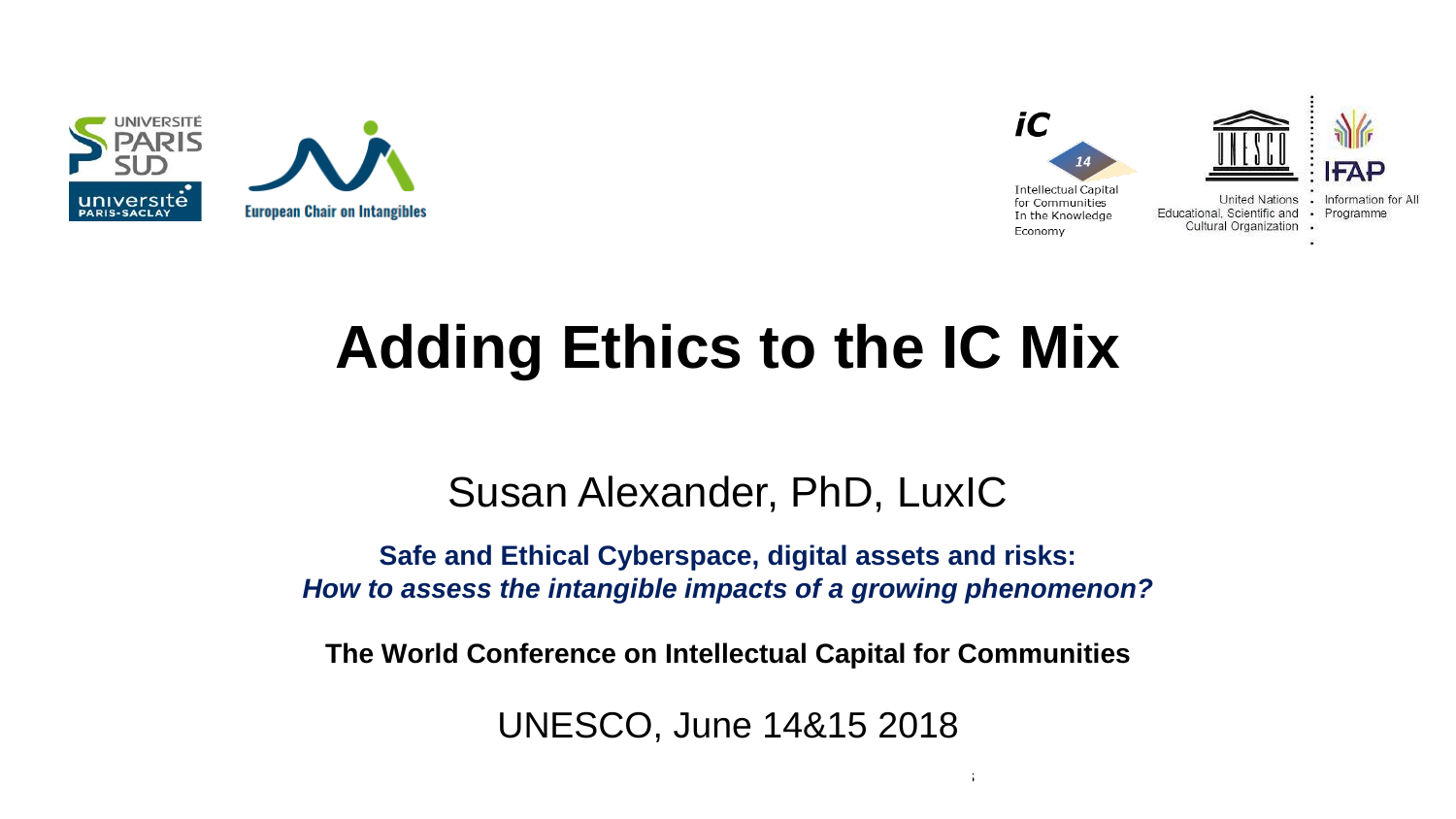

Few studies of organizational intangibles, whether of companies or countries, include ethics.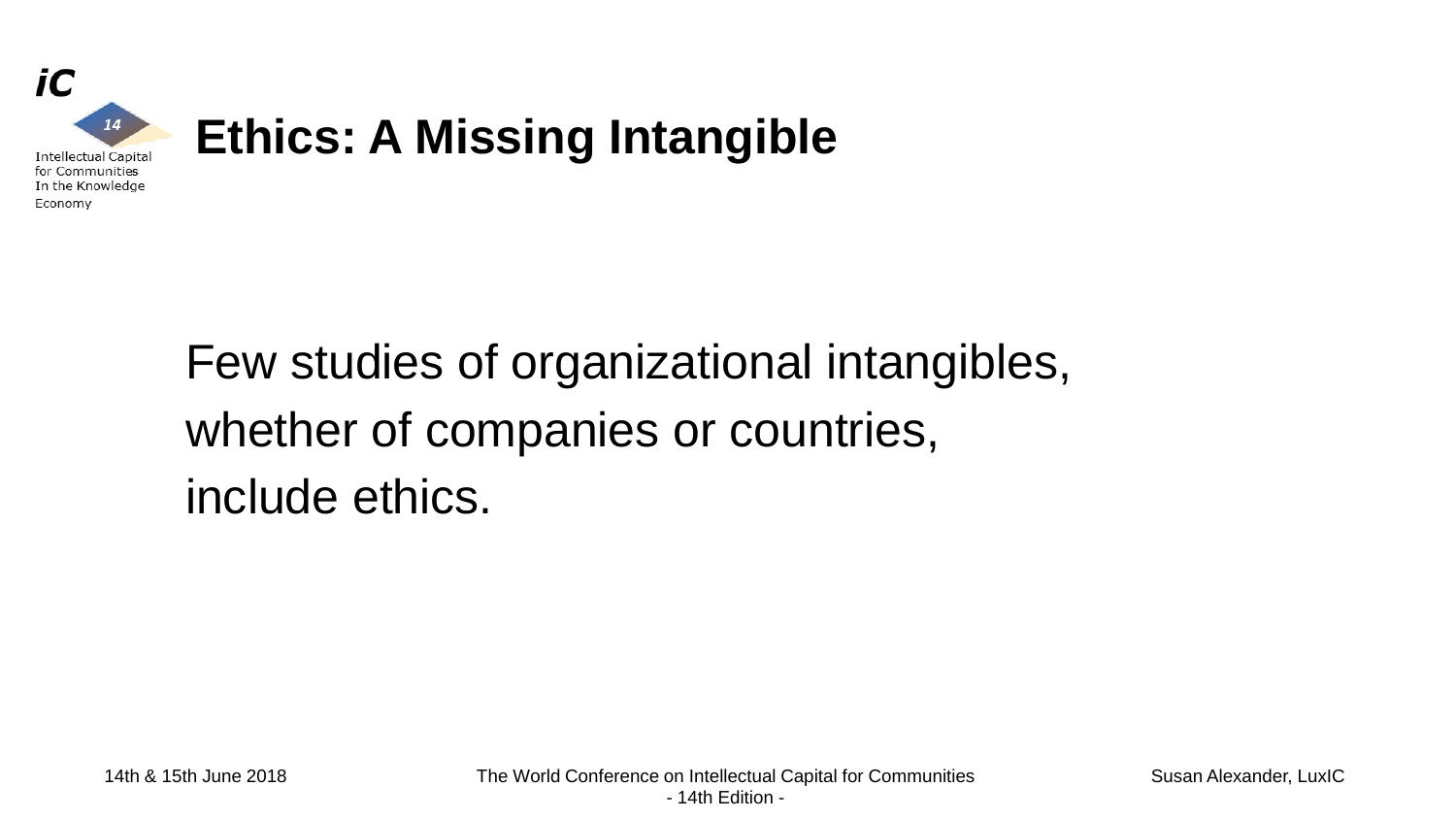

### The basic assumption of IC is:

# Intellectual Capital **Innovation Profits/Prosperity**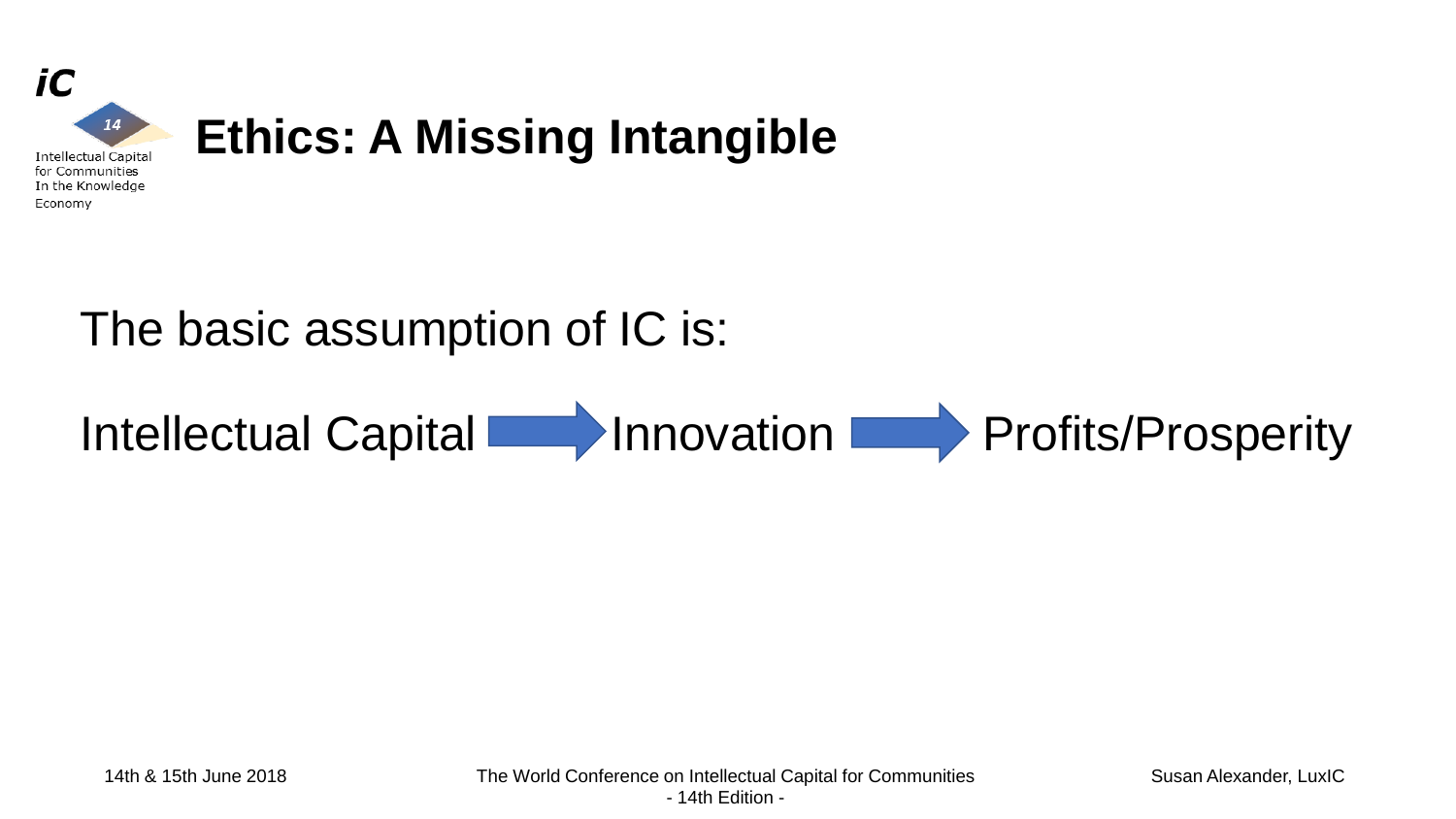

Ethics impose costs on an organisation. They impact:

- Corporate profitability, as in the VW emission scandal,
- National prosperity, as in the refugee crisis.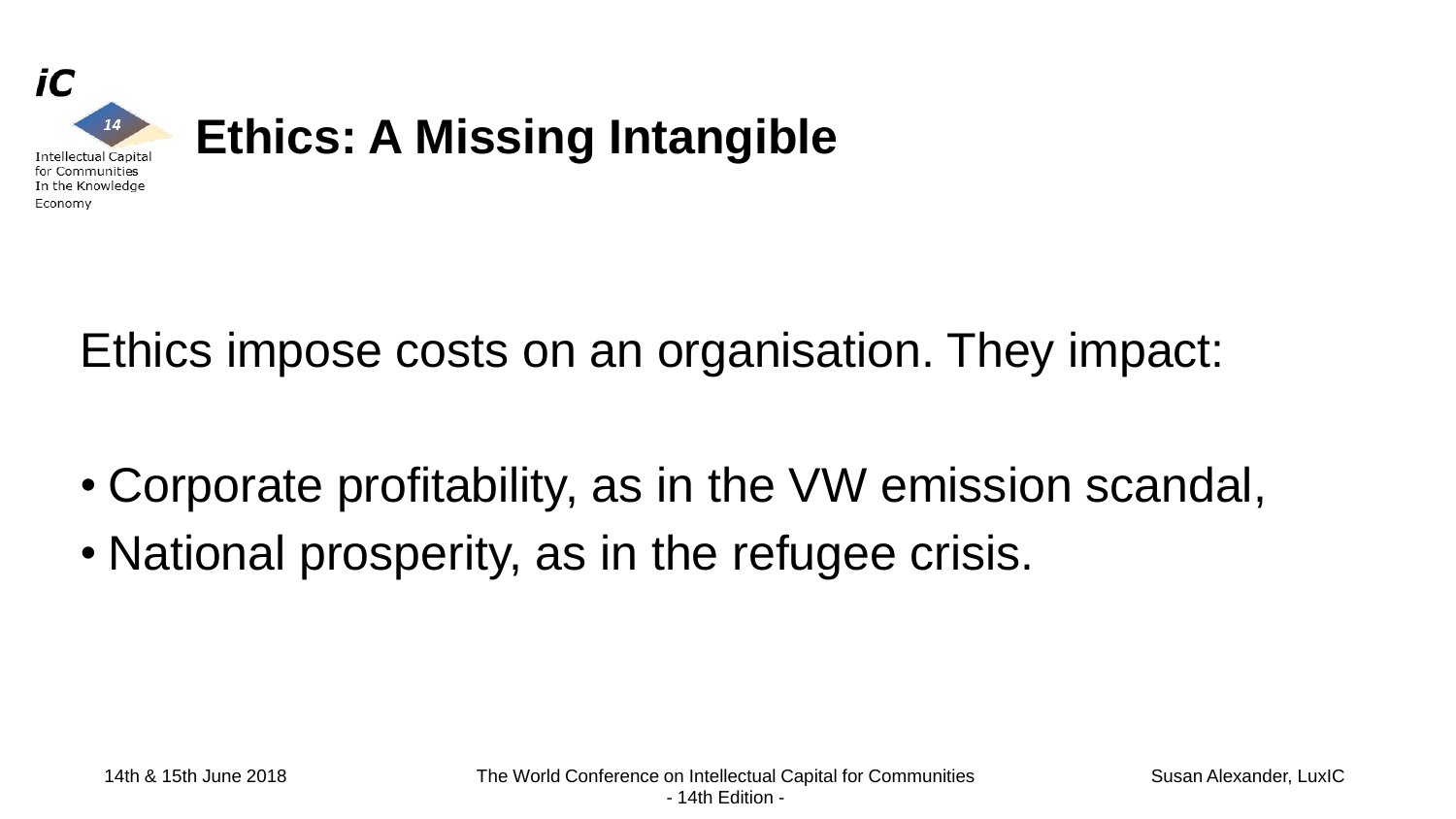

### As an intangible, it is appropriate to include ethics in any assessment of organisational Intellectual Capital.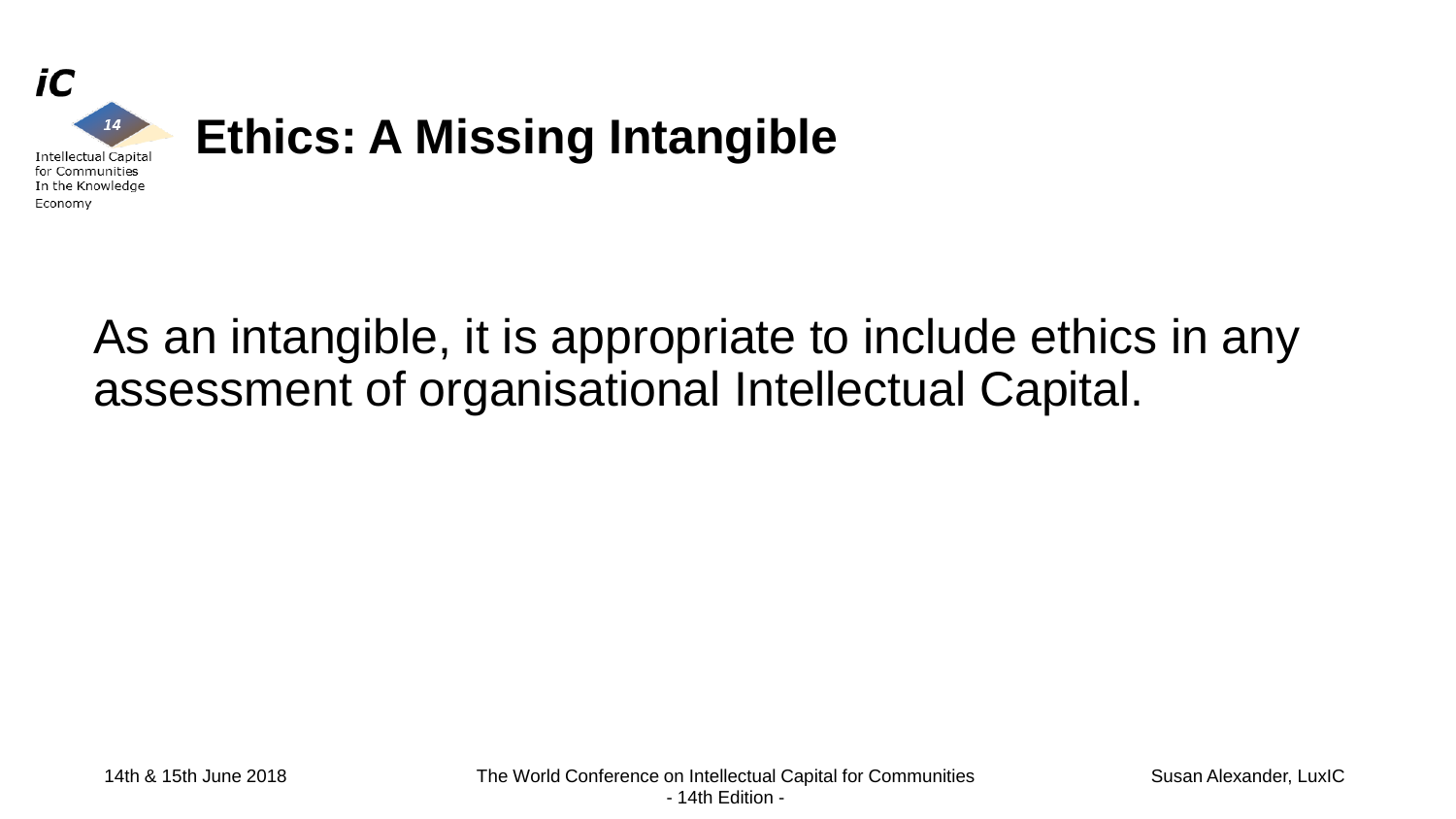

### Ethics include:

- Respect for others and their human dignity
- Justice and fairness
- Responsibility for the consequences of one's actions.

In addition, the criteria will borrow from the Hippocratic Oath and include "Do no harm."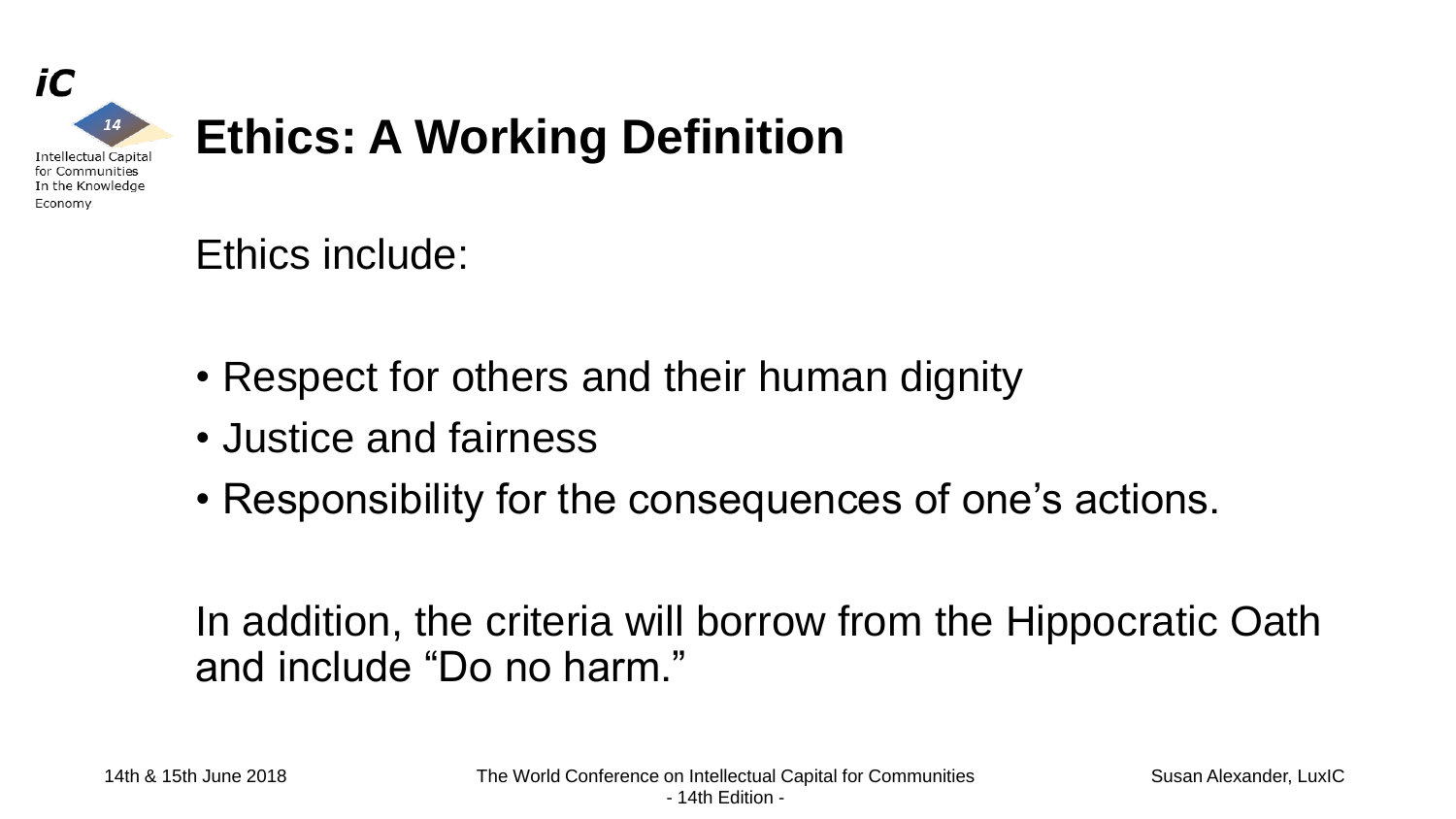

Economy

## The Trinitarian, i.e., Edvinssonian, approach



14th & 15th June 2018 The World Conference on Intellectual Capital for Communities - 14th Edition -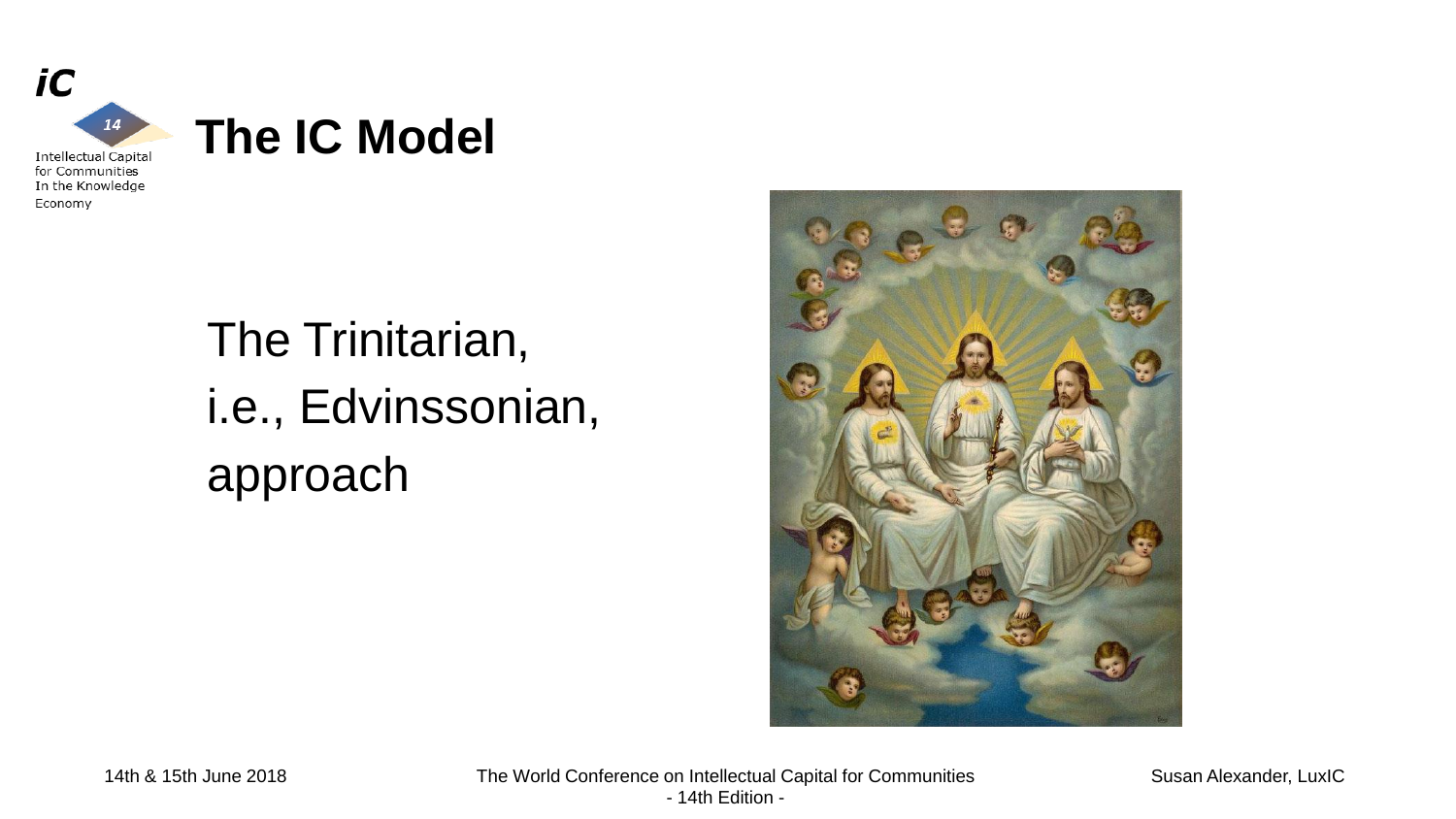

In the Knowledge Economy

# Called by Ståhl, "the taxonomy of three."



**Relational**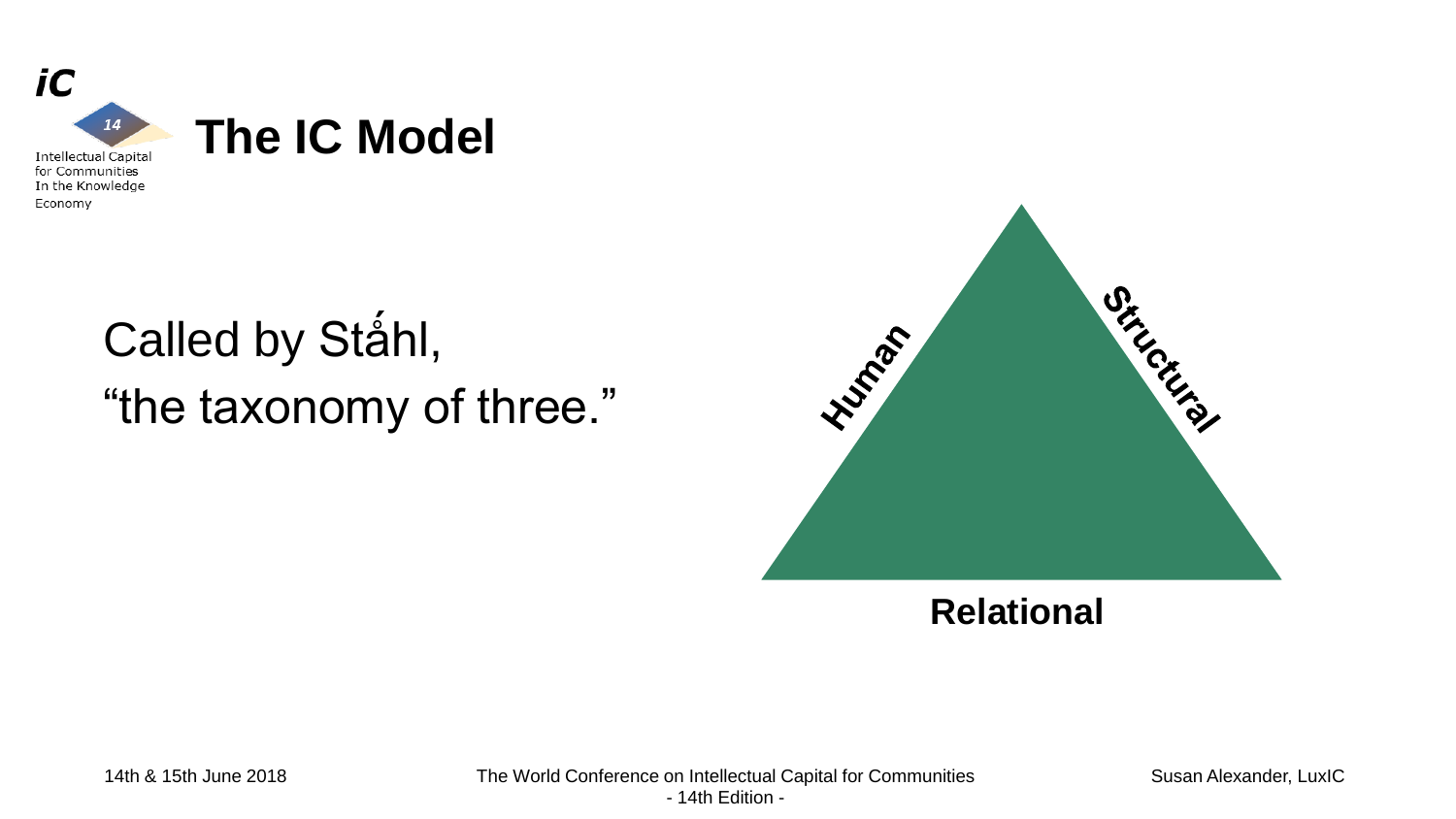

Economy

#### **To indicate or not to indicate**

stram Kenton

Susan Alexander, LuxIC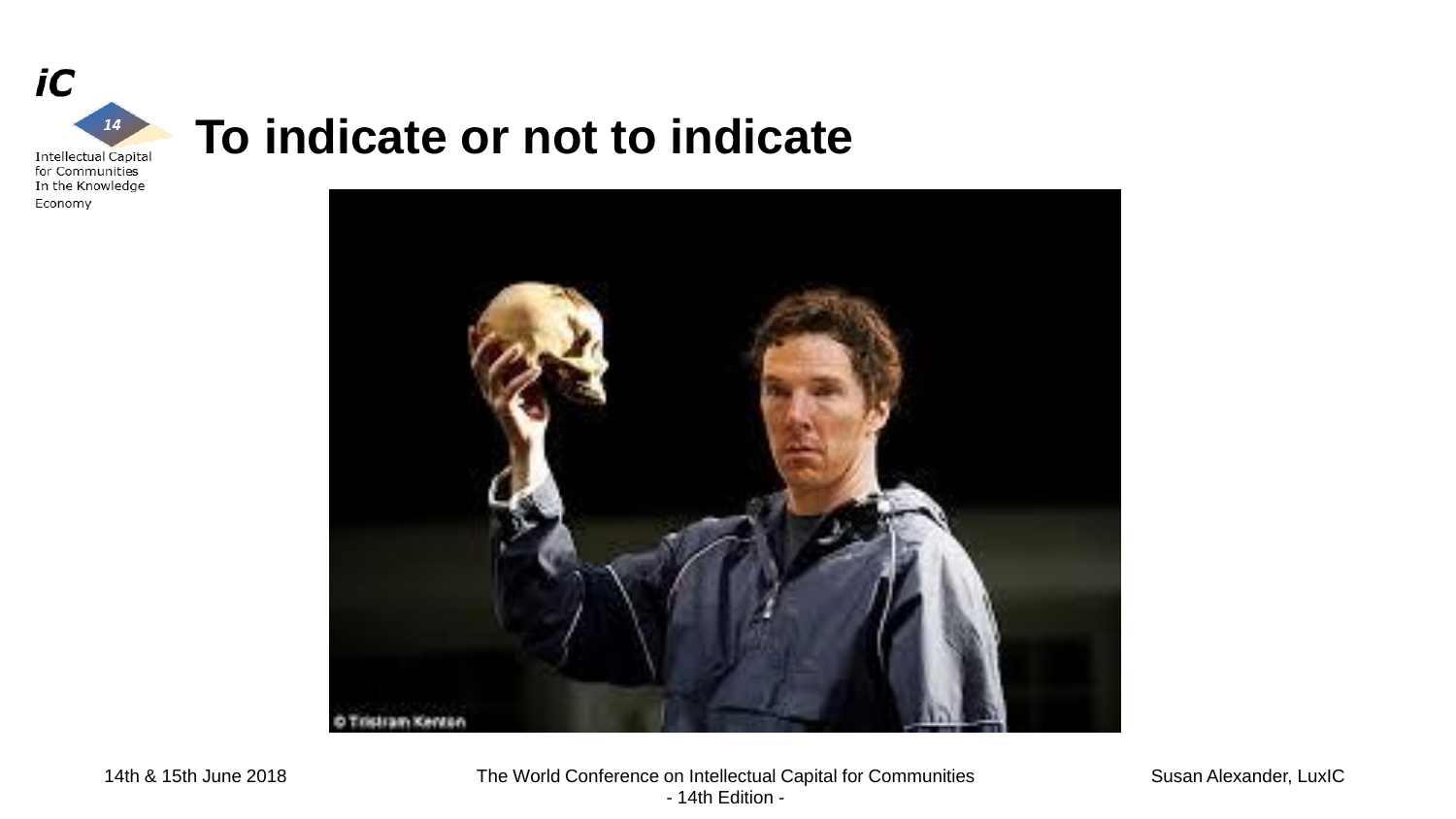

### **To indicate or not to indicate**

Indicator Pros: Standardized Allows comparisons

Indicator Cons: Choice as much art as science Can be incorrect Nuance eliminated if only comparative